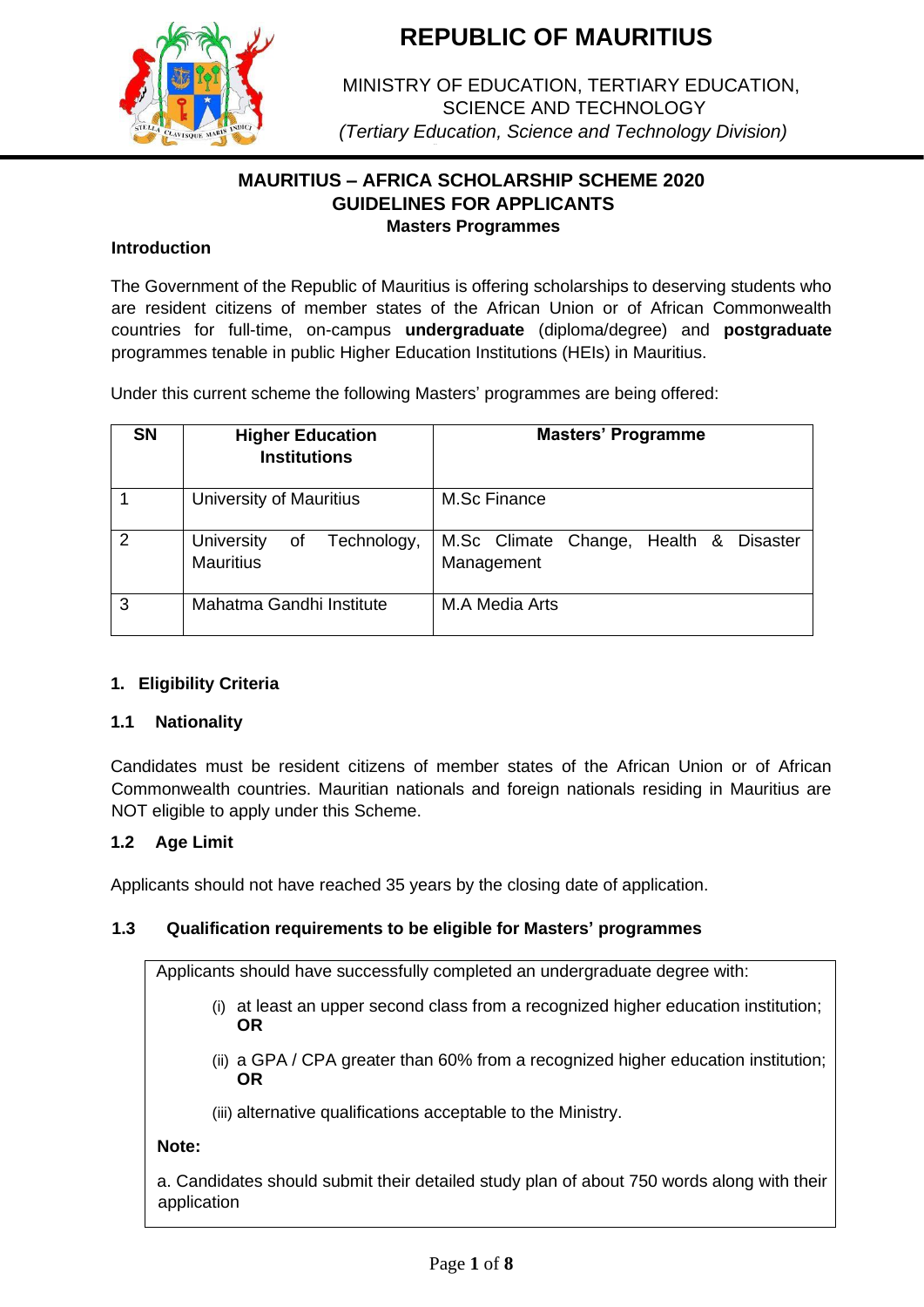

## MINISTRY OF EDUCATION, TERTIARY EDUCATION, SCIENCE AND TECHNOLOGY *(Tertiary Education, Science and Technology Division)*

b. Candidates already holding a Masters' degree or its equivalent will not be considered.

c. Course requirements and information on the specific Masters' Programmes are available on the website of the Higher Education Institutions as follows:

**i. University of Mauritius –** M.Sc Finance [http://www.uom.ac.mu/Images/Files/programmes/FLM/YR2015/Postgraduate/LM550](http://www.uom.ac.mu/Images/Files/programmes/FLM/YR2015/Postgraduate/LM550A.pdf) [A.pdf](http://www.uom.ac.mu/Images/Files/programmes/FLM/YR2015/Postgraduate/LM550A.pdf)

**ii. University of Technology, Mauritius –** M.Sc Climate Change, Health & Disaster Management

[http://www.utm.ac.mu/files/sthug/programmes/ssdt/PG2018/MSc\\_Climate\\_Change\\_](http://www.utm.ac.mu/files/sthug/programmes/ssdt/PG2018/MSc_Climate_Change_Health_and_Disaster_Management_UTM_Programme_-_AC_MAY_2018.pdf) [Health\\_and\\_Disaster\\_Management\\_UTM\\_Programme\\_-\\_AC\\_MAY\\_2018.pdf](http://www.utm.ac.mu/files/sthug/programmes/ssdt/PG2018/MSc_Climate_Change_Health_and_Disaster_Management_UTM_Programme_-_AC_MAY_2018.pdf)

**iii. Mahatma Gandhi Institute –** M.A Media Arts [http://www.uom.ac.mu/index.php/study-at-uom/programme-details/postgraduate/90](http://www.uom.ac.mu/index.php/study-at-uom/programme-details/postgraduate/90-study-at%20uom/438-mgi-postgraduate-programmes-details-2) [study-at uom/438-mgi-postgraduate-programmes-details-2](http://www.uom.ac.mu/index.php/study-at-uom/programme-details/postgraduate/90-study-at%20uom/438-mgi-postgraduate-programmes-details-2)

d. The onus for the provision of equivalence of qualifications rests upon the applicants.

1.4 Self-financing African students already studying in Mauritius will **NOT** be eligible to apply for the same programme level under this Scholarship Scheme.

1.5 Scholarships will NOT be awarded for:

- Applicants already holding a Masters' degree;
- Part-time courses;
- Distance Education programmes; or
- Mixed/blended modes (distance and on-campus learning).

## **2. Application Procedure**

### **2.1 The Application Form**

The application form obtainable from the website below may be filled in electronically, printed and then signed: [http://ministry-education.govmu.org](http://ministry-education.govmu.org/)

### **2.2 Application to Higher Education Institutions (HEIs)**

2.2.1 All applicants must have already applied for at least one full-time on-campus Masters' programme at one of the public HEIs listed in the introduction. This application must be made as soon as the HEIs have opened their application windows on their respective websites.

An applicant may either:

(a) obtain a *conditional offer (letter of admission)* from their chosen Mauritian public HEI and submit this along with the scholarship application: OR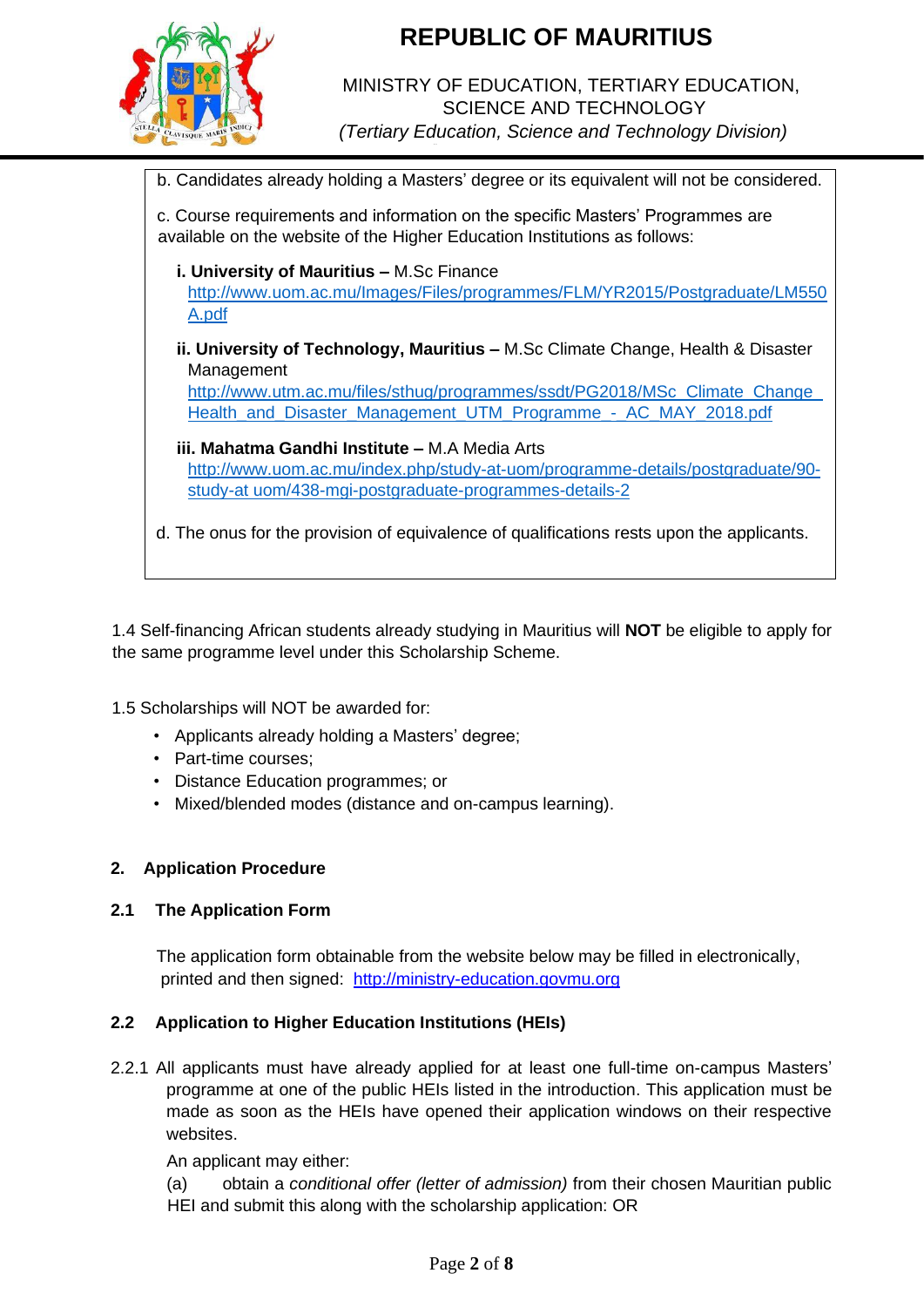

# MINISTRY OF EDUCATION, TERTIARY EDUCATION, SCIENCE AND TECHNOLOGY *(Tertiary Education, Science and Technology Division)*

(b) submit an *acknowledgement notice* from a Mauritian public HEI that the application for a seat has been made and the appropriate application fee has been paid.

Note**: The application fee shall be refunded to successful applicants** 

- 2.2.2 Applicants must submit the completed **Mauritius-Africa Scholarship Application Form** along with documents as per **the Checklist (Section 7)** in this document to their respective Nominating Agencies. This should be done by a deadline to be determined by the Nominating Agency and communicated to prospective applicants.
- 2.2.3 Candidates must also submit the fully completed **Application Form** and **certified copies** of the following documents as part of their application to their local Nominating Agency:
	- (i) Birth Certificate;
	- (ii) Relevant educational certificates and transcripts;
	- (iii) Medical certificate to be filled and stamped by a registered medical practitioner in **Section 6** of the Application Form;
	- (iv) Copy of passport biodata page, if available.
	- (v) a study plan*.*

### **Note:**

- 1) Non-submission of the documents mentioned above, or incorrect or incomplete filling of the application form will result in disqualification of the applicant;
- 2) The applicant **must sign** the Declaration in **Section 4** of the Application Form;
- 3) Certified copies of academic certificates and transcripts, if not in French or in English, must be submitted along with a certified translation in one of these two languages;
- 4) In **Section 3** of the Application Form, applicants should indicate the titles of up to three (3) courses in a HEI, along with their course codes for which they have secured a seat or for which they have submitted an application for enrolment; and
- 5) All applications must be made **exclusively through the Nominating Agency** in the country of citizenship of the applicant, along with the necessary supporting documents.

## **2.3 Application Enquiries**

Applicants are advised to contact the Nominating Agency in their country of citizenship, or, in the absence thereof, the respective Ministry of Education, to obtain details on how to submit applications.

## **3. Shortlisting by the Nominating Agency and Evaluation Process**

**3.1** Applications for the Scholarships are to be made to the Nominating Agency in the applicant's country of origin and are **NOT** to be sent directly to Mauritius by the applicant. The Nominating Agency, which is typically part of Ministry of Education, will select and nominate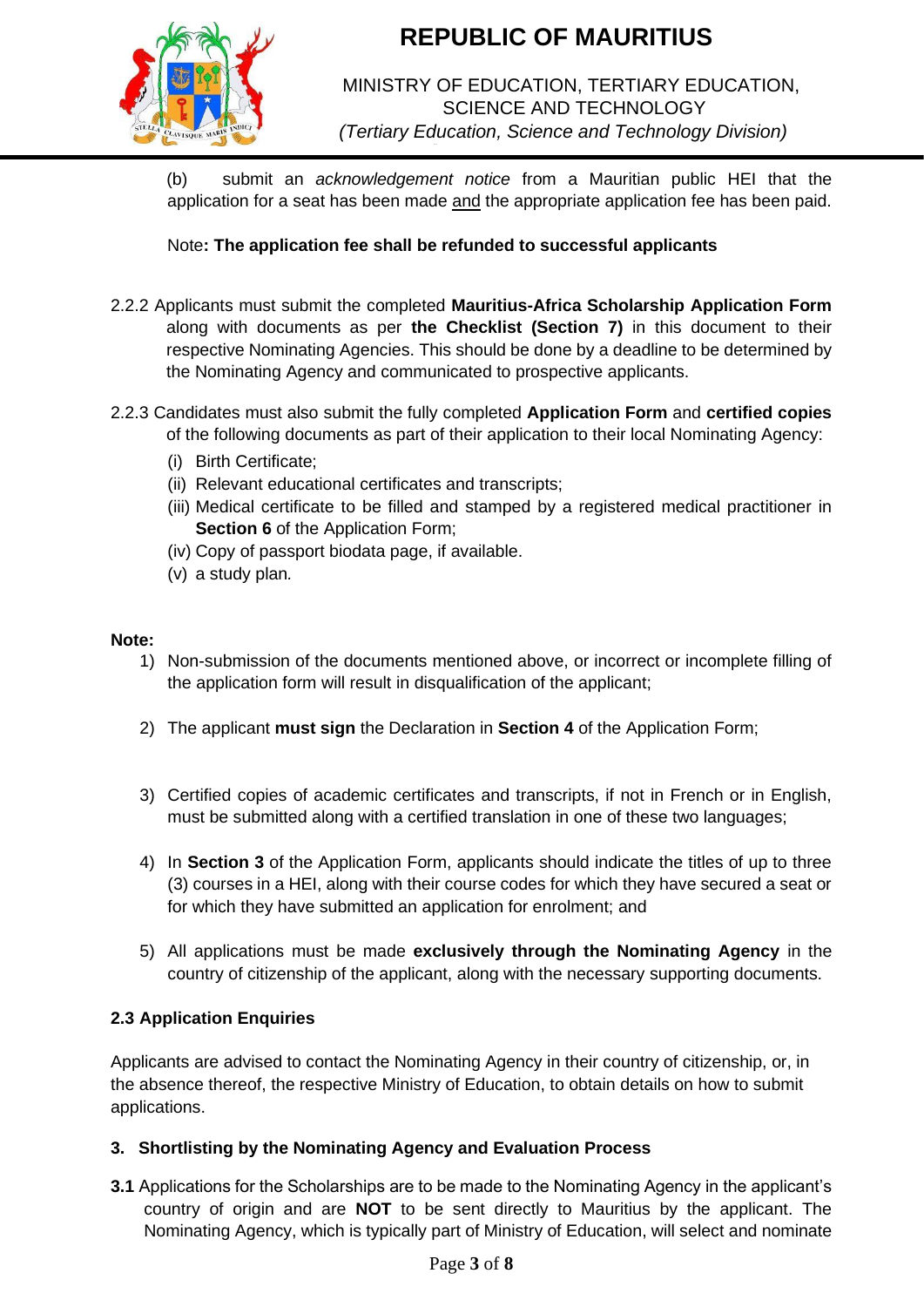

## MINISTRY OF EDUCATION, TERTIARY EDUCATION, SCIENCE AND TECHNOLOGY *(Tertiary Education, Science and Technology Division)*

up to five (5) candidates for Masters programmes (indicating clearly the level of studies for each nominated candidate). The Nominating Agency of the country of citizenship of the candidates, or the Ministry of Education, will subsequently transmit the endorsed application forms to Mauritius.

- **3.2** Applications from candidates who do not have the endorsement of their Nominating Agencies, or that of the Ministry of Education, **will not** be considered.
- **3.3** Candidates who have not been informed of their selection for award of a scholarship by **end of March 2020** for March intake and **end of August 2020** for August intake should consider that they have not been selected.
- **3.4** Selection of candidates for the Scholarship will be based on merit.
- **3.5** The list of successful applicants for each Member State will be communicated to their respective Nominating Agencies and a communiqué will be placed on the Mauritian Ministry of Education's website once the selection exercise has been completed. The Mauritian Ministry of Education will, in parallel, issue the successful applicants with a Scholarship Agreement Form which is to be signed and submitted to the Mauritian Ministry of Education, upon appointment, **within two (2) weeks** of their arrival in Mauritius.
- **3.6** The final decision to award a scholarship rests with the Ministry of Education, Tertiary Education, Science and Technology of Mauritius. This decision shall be final and binding. The Ministry of Education, Tertiary Education, Science and Technology of Mauritius will not respond to queries regarding the non-selection of candidates.

## **4. Financial Conditions of the Scholarship**

## **4.1 Tuition fees and course-related costs**

4.1.1 This scholarship provides for annual payment of tuition fees and other studies-related costs (e.g. general/annual fees and miscellaneous fees, etc) as per grid below:

| <b>SN</b>                                   | <b>Beneficiaries from</b> | <b>Applicable Rate</b>    | <b>Tuition Fee paid</b> |  |  |
|---------------------------------------------|---------------------------|---------------------------|-------------------------|--|--|
|                                             |                           |                           | up to                   |  |  |
|                                             | <b>SADC Countries</b>     | Local Fees                | MUR100,000              |  |  |
| 2                                           | <b>Non-SADC Countries</b> | <b>International Fees</b> | MUR160,000              |  |  |
| (as at 19 November 2019, 1 USD = MUR 36.93) |                           |                           |                         |  |  |

- 4.1.2 Awardees will **NOT** be allowed to transfer to another HEI or shift course of study once they have been granted a Scholarship.
- 4.1.3 Awardees shall have to bear the cost of tuition fees and other studies-related costs exceeding the amounts mentioned above.
- 4.1.4 The awardee will have to bear all costs associated with any examination re-sit or repeat of any academic year
- 4.1.5 The scholarship will be for a maximum duration of two years or the minimum course duration whichever is lesser.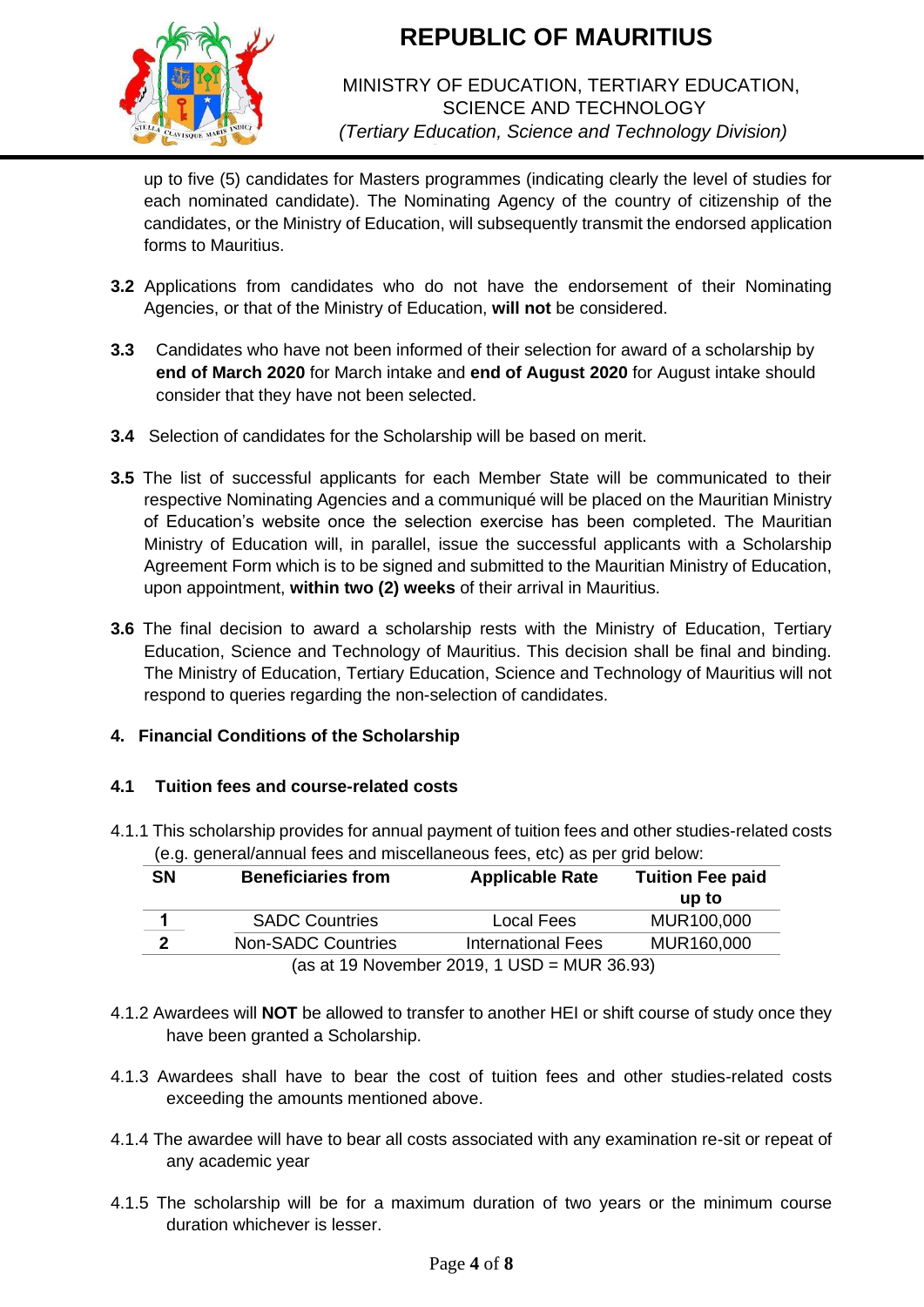

# MINISTRY OF EDUCATION, TERTIARY EDUCATION, SCIENCE AND TECHNOLOGY *(Tertiary Education, Science and Technology Division)*

- 4.1.6 No request for additional grants will be entertained.
- 4.1.7 Any costs pertaining to fieldwork overseas or the purchase of books will have to be borne by the student.

## **4.2 Living allowance**

- 4.2.1 Awardees are expected to come to Mauritius with sufficient funds to meet expenses during the initial phase of their stay, while formalities are being completed locally.
- 4.2.2 A monthly living allowance of **MUR 12,500** will be paid to awardees as part support to meet their living expenses. Students are expected to supplement this amount to cover the cost of living in Mauritius. This allowance will be credited to the awardee's bank account in Mauritius on a monthly basis, subject to the submission of evidence of enrolment and satisfactory attendance in the study programme by the HEI.
- 4.2.3 The payment of allowances during the final year of enrolment in the study programme will cover, on a pro-rata basis, a period of two (2) weeks following the final day of examinations.
- 4.2.4 An awardee should inform the Ministry of Education, Tertiary Education, Science and Technology in writing, preferably **two (2) weeks in advance**, in case he/she has to leave Mauritius for any reason.

### **4.3 Other conditions**

The awardees should:

- (i) be available to commence their academic studies in Mauritius by the start of the academic year of the respective institution in which they have been admitted;
- (ii) not be in receipt of a scholarship from any other public source in Mauritius; and
- (iii) undergo a medical check-up as per the Passport and Immigration Office requirements [\(http://passport.govmu.org\),](http://passport.govmu.org/) in Mauritius and the tests results shall be submitted to the Passport and Immigration Office, with a copy to the Ministry, not later than one month after arrival in Mauritius.
- (iv) The Ministry reserves the right to request an applicant to undergo any such other medical tests as it deems fit.

### **5. Travel to and from Mauritius**

### **5.1 Student Visa and Travel Documents**

5.1.1 Prior to an awardee's arrival in Mauritius, the HEI where the student has secured a seat will apply for a student visa with the Passport and Immigration Office (PIO) in Mauritius.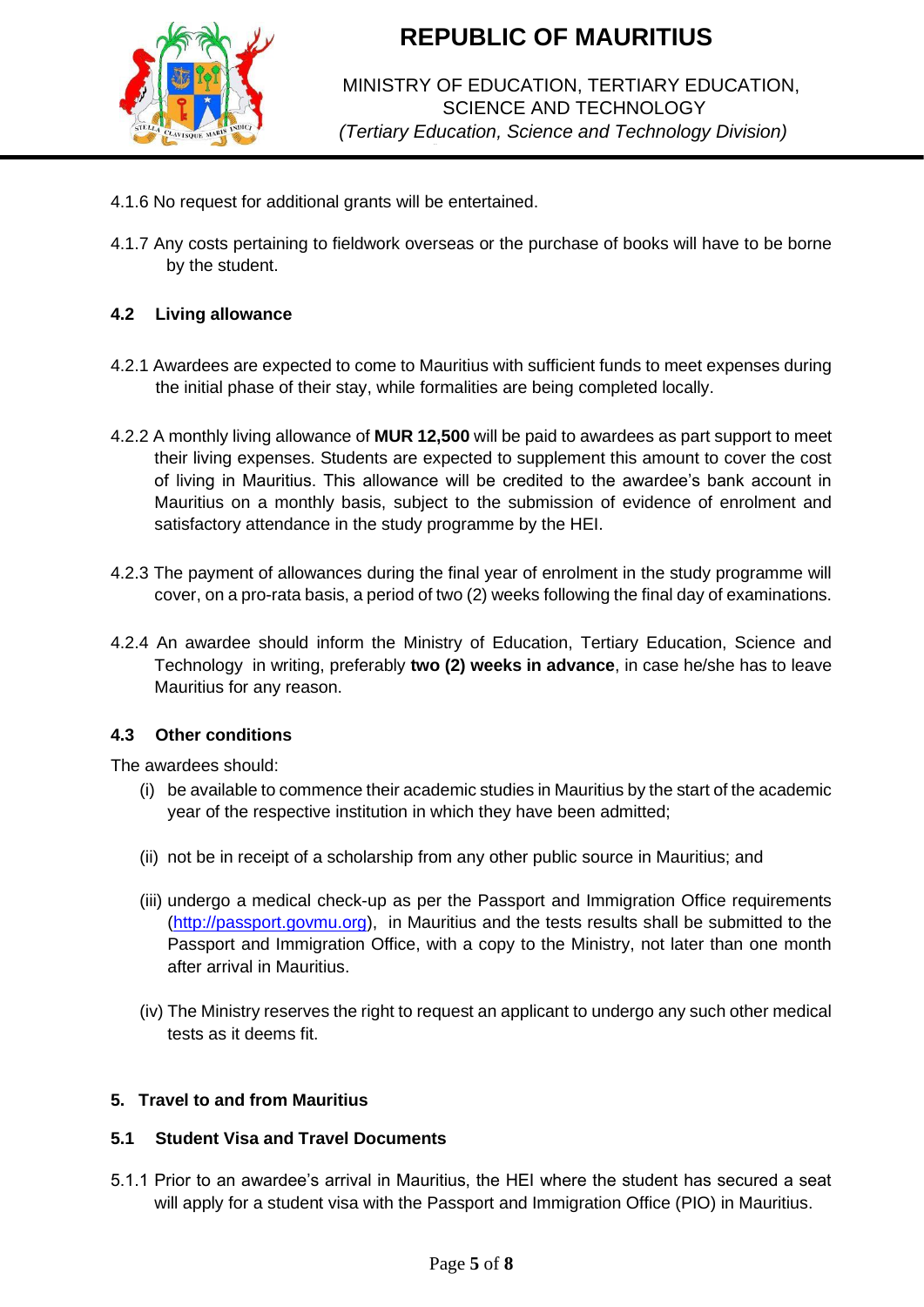

# MINISTRY OF EDUCATION, TERTIARY EDUCATION, SCIENCE AND TECHNOLOGY *(Tertiary Education, Science and Technology Division)*

- 5.1.2 The PIO will process the student visa application and issue a provisional entry permit valid for three (3) months to enable the student to travel to Mauritius.
- 5.1.3 Issuance of a provisional entry permit and student visa is subject to the immigration laws and policies prevailing in Mauritius.
- 5.1.4 Students must have a passport valid for the duration of the course enrolled.
- 5.1.5 The scholarship also covers a return airfare by the most economical route. This will be valid for travel from the country of origin at the beginning of the studies and back to the country of origin upon successful completion of studies.
- 5.1.6 Awardees will have to make their own arrangements to pay for their one-way air tickets and then apply for refund upon arrival in Mauritius by providing the necessary original receipts and documentation. Those awardees travelling from countries that require a return ticket as a condition of their exit immigration at the point of departure will have to make arrangements for the same at their own cost.

 The cost of the cancellation penalty fees of this return ticket will be refunded to the awardee by the authorities in Mauritius.

### **Note**: Reimbursement of air ticket cost

The authorities in Mauritius will refund airfare from awardee's country to Mauritius by the most economical route. Awardees **must** send their quotation to [studymauritius@govmu.org](mailto:studymauritius@govmu.org) for approval before purchasing the ticket, failing which no refund will be processed.

- 5.1.7 Students should inform in writing the HEI to which they have been admitted of their travel schedule well in advance.
- 5.1.8 Students who choose to have their family members or relatives or friends join them for visits in Mauritius will be fully responsible for their airfare, living expenses and any other expenses related to such visits.
- 5.1.9 If the HEI terminates the enrolment of a student or if a student decides to return to his/her country of citizenship before the completion of the course, he/she will NOT be entitled to a return ticket. The student will have to bear the cost of this return air ticket.
- 5.1.10 The student will NOT be entitled to a refund of any expenses related to his/her travel during vacation time.
- 5.1.11 The awardee will sign an undertaking to leave Mauritius as soon as his/her programme of study comes to an end or is terminated.

## **5.2 Health and Travel Insurances**

Beneficiaries are entitled to free basic health care in public hospitals in Mauritius. Awardees may wish to make their own arrangements for any health insurance and travel insurance.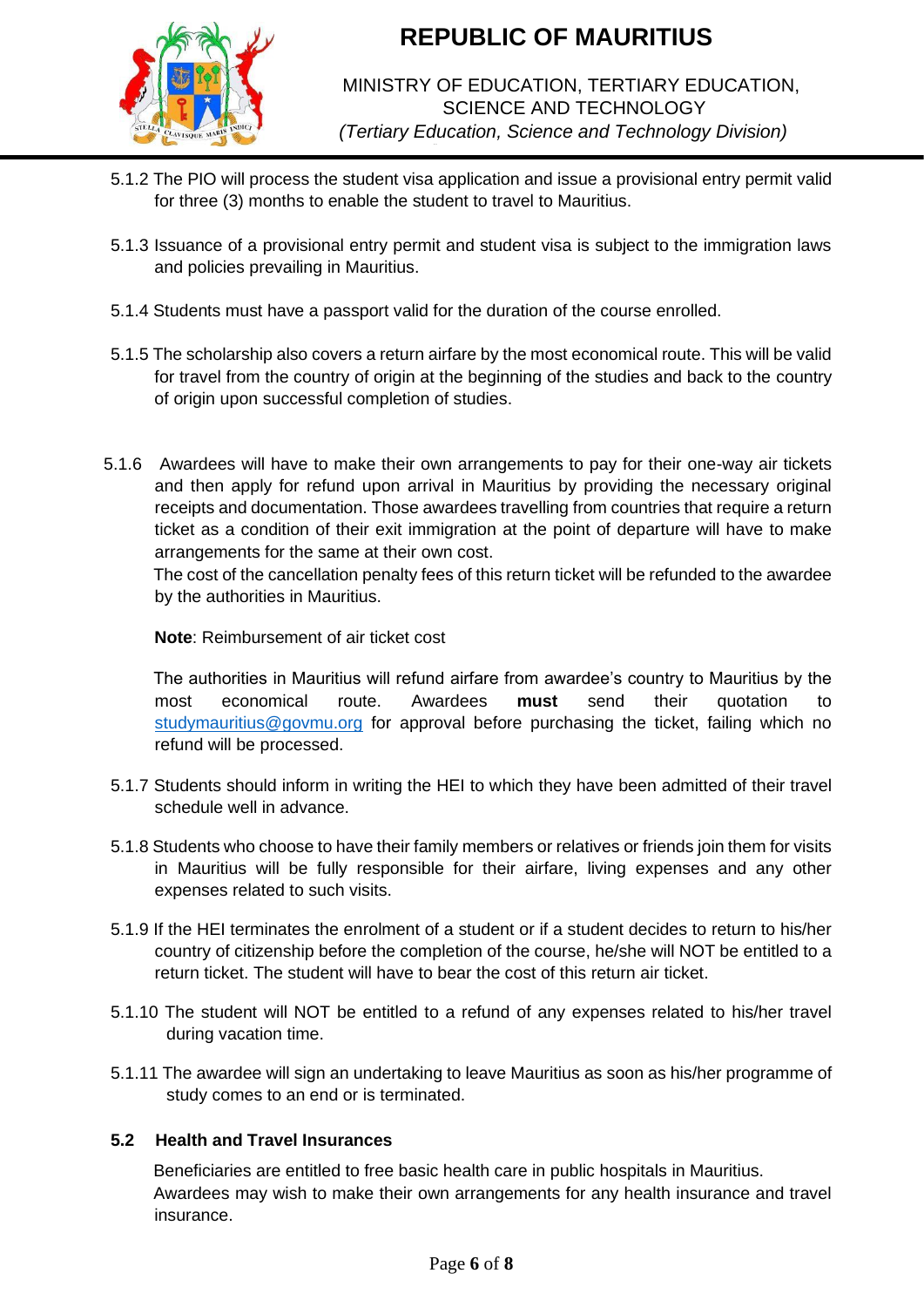

## MINISTRY OF EDUCATION, TERTIARY EDUCATION, SCIENCE AND TECHNOLOGY *(Tertiary Education, Science and Technology Division)*

## **5.3 Accommodation**

.

Awardees will have to make prior arrangements with the HEI in Mauritius with regard to accommodation facilities available.

### **6. Other conditions of the Scholarship**

### **6.1 Submission of Progress Reports**

The HEI will submit semester/annual academic progress reports and quarterly attendance reports for continuation of scholarship disbursements. These reports will be submitted to Tertiary Education Commission (or such other institution replacing the TEC) and copied to the Ministry of Education, Tertiary Education, Science and Technology.

### **6.2 Renewal of Scholarship**

- 6.2.1 Scholarships will be renewable on a yearly basis, subject to successful completion of the previous year of study and subsequent enrolment into the following year.
- 6.2.2 The Government of Mauritius will discontinue scholarship disbursements in case the student is not promoted to the next academic year. Scholarship disbursement will only be resumed upon submission of documents certifying that the awardee has cleared any academic backlog and is enrolled in the following academic year.

### **6.3 Termination of scholarship**

The scholarship may be terminated at any time for reasons of unsatisfactory conduct, progress or attendance, breach of the HEI Rules and Regulations or for any breach of the Mauritian laws.

### **7. Checklist of Documents to be submitted to Nominating Agency**

- Completed Application Form
- Certified copy of Birth Certificate
- Certified copy of biodata page of passport (if available)
- Certified copies of educational certificates
- Certified copies of transcripts
- Copy of letter of conditional offer by a public Higher Education Institution in Mauritius (if available at time of application) **OR** copy of acknowledgement notice from a Mauritian public HEI that the application for a seat has been made and the appropriate application fee has been paid;
- Medical certificate to be duly filled and signed by a registered Medical Practitioner in **Section 6** of the Application Form. This should be appropriately stamped; and
- A detailed study plan